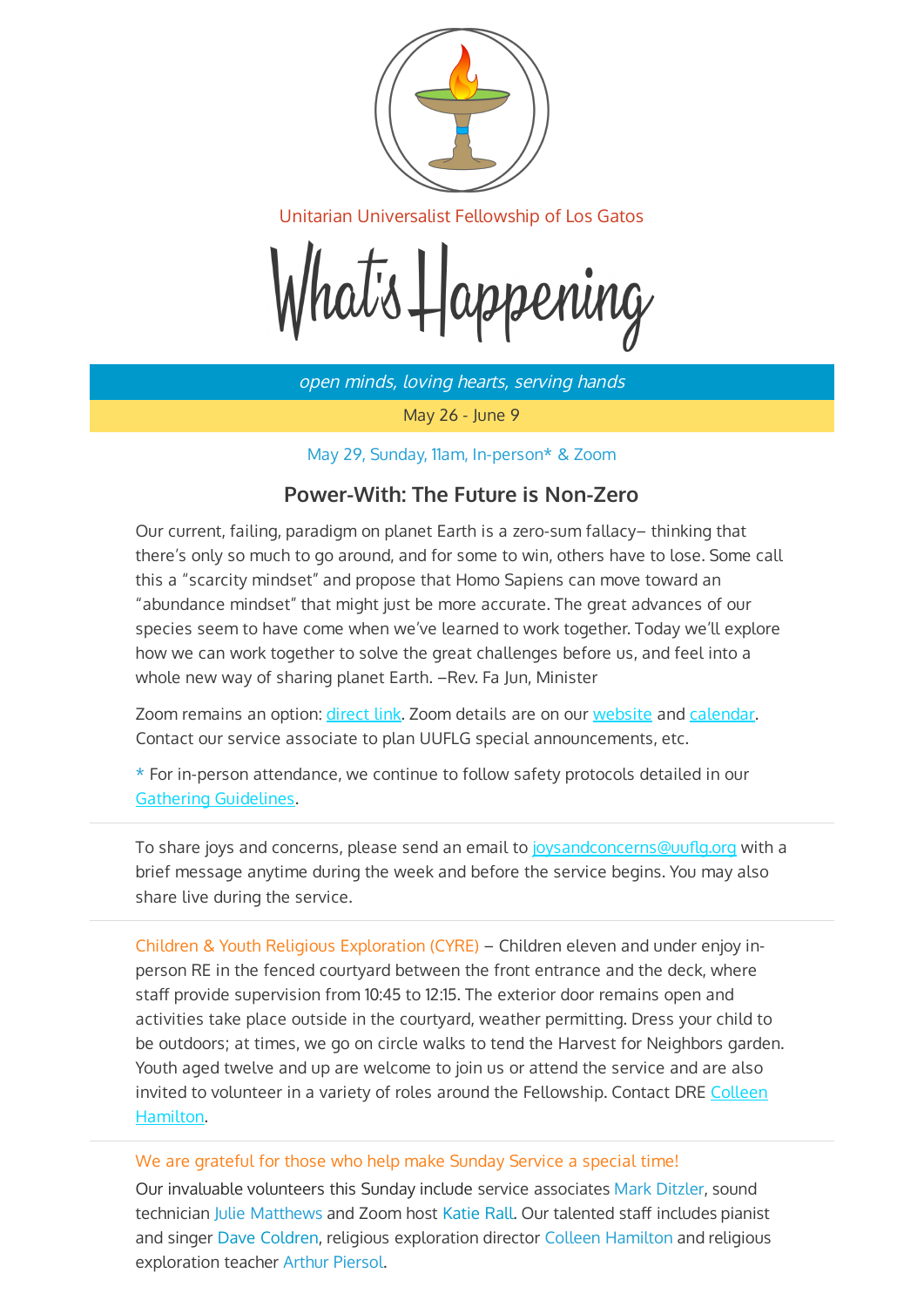#### Upcoming Regularly Occurring Events



Retired UU Men Thursdays, 1-2:30pm. Check with Harry Campbell if in-person or via Zoom



Building & Grounds Workday 5/28, Saturday, 9am-12pm



CYRE Committee 6/5, Sunday, 12:30-1:30pm



Membership Committee 6/6, Monday, 5-6pm



Makers Meetup 6/6, Monday, 11:30am-2pm



Chalice Circle 6/7, Tuesday, 10-11:30am



Finance Committee 6/8, Wednesday, 10:30am-12pm



Board of Trustees 6/9, Thursday, 7-8:15pm



[Read on to learn more about these and other events. Click for our web](https://www.brownbearsw.com/cal/uuflg) calendar of all UUFLG events.

#### May 26, Thursday, 7-8pm, Zoom

## **UU Principles in Practice**

This class is our quarterly discussion group on our UU Principles and Sources. We took a long break during the deep pandemic there for a moment, but we're back. This session is a great way for those new to UUFLG to get to know us. We'll spend about an hour together online discussing our UU Principles in general as well as how we can apply them to some specific challenges we face right now. Obviously, newcomers are encouraged to attend, but this is also a great chance for long-term UUs to share fellowship with similar-minded folks and generate new insight together. –Rev. Fa Jun

June 5, Sunday, 11am-12pm, In-person & Zoom

### **Pride and Welcome**

Pride occurs each June in the United States to commemorate the [Stonewall Riots,](https://www.history.com/topics/gay-rights/the-stonewall-riots) which occurred in June of 1969. As a result, many pride events are held during this month to recognize the impact LGBTQIA+ people have had in the world. Pride is the promotion of the self-affirmation, dignity, equality and increased visibility of lesbian,